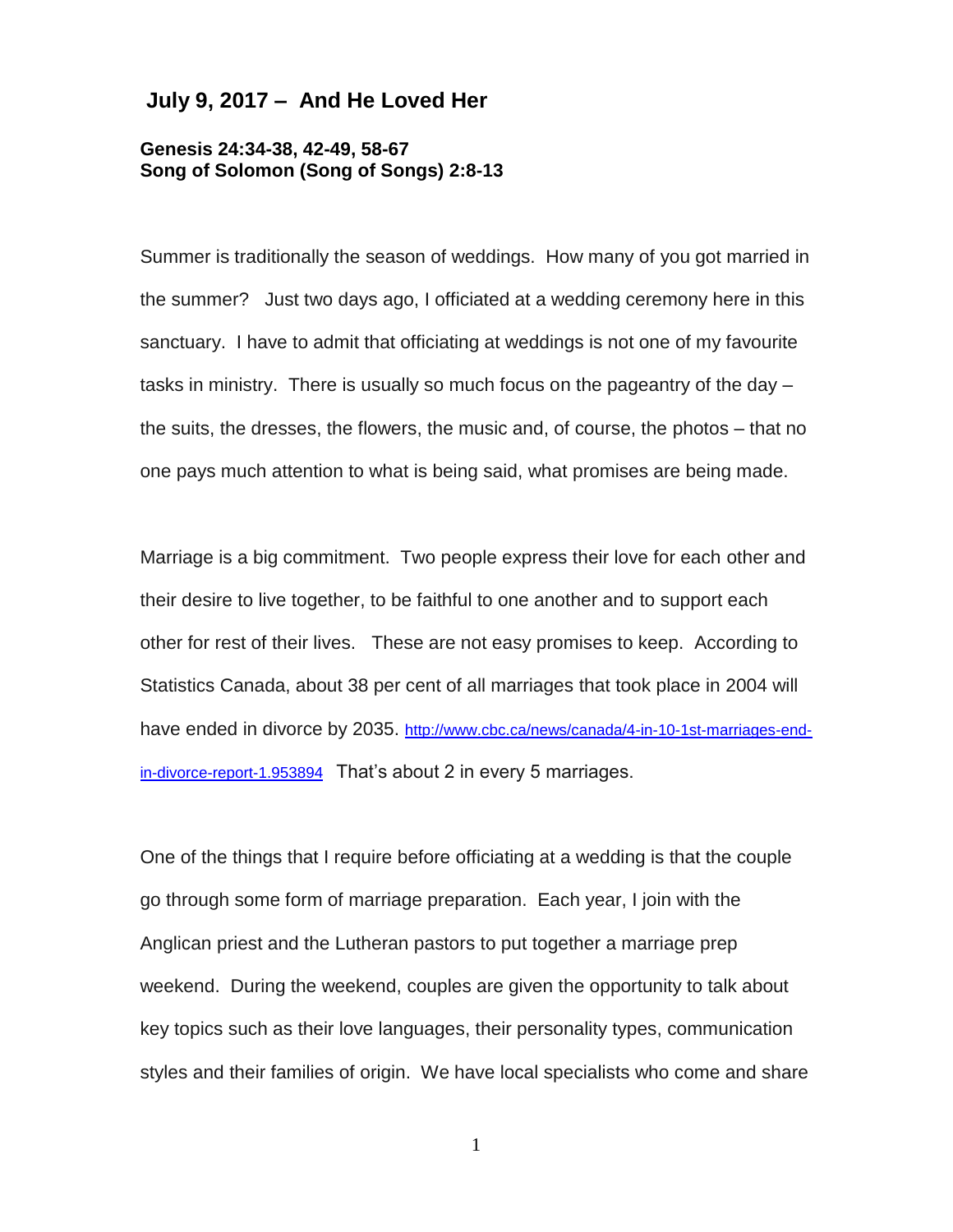guidance on topics such as investments, debt, wills, and issues of power and violence in relationships. It's wonderful to experience the depth of sharing that takes place at these gatherings. We can only hope that this learning experience helps to give each couple the tools they need for a successful marriage.

Most of the couples that I marry have known each other for several years and many have lived together before getting married. But even with marriage prep and their experience of being together, couples still end up getting divorced. So it's hard to imagine how it works in other cultures where marriages are arranged and the bride and groom meet for the first time just before the wedding. Not only do they not live together, they hardly know each other before the vows are said.

In today's reading from Genesis we have a classic example of an arranged marriage. The reading begins with Abraham's steward or servant at the home of Bethuel, Abraham's nephew. The steward is explaining how he got there – that his master had sent him to find a suitable wife for his son, Isaac and how, when he arrived, the steward met Rebecca, Bethuel's daughter, at the local spring.

The steward even explains the test that he devised to determine if a prospective bride was suitable. He had prayed to God, "I will ask her, 'Please let me have a drink of water from the spring.' If she answers, 'Have a drink, and I will water your camels as well," let it be that she is the woman whom YHWH has chosen to become the spouse of Abraham's heir Isaac." Well Rebecca had passed this test with flying colours, so the steward asked her about her parentage. As soon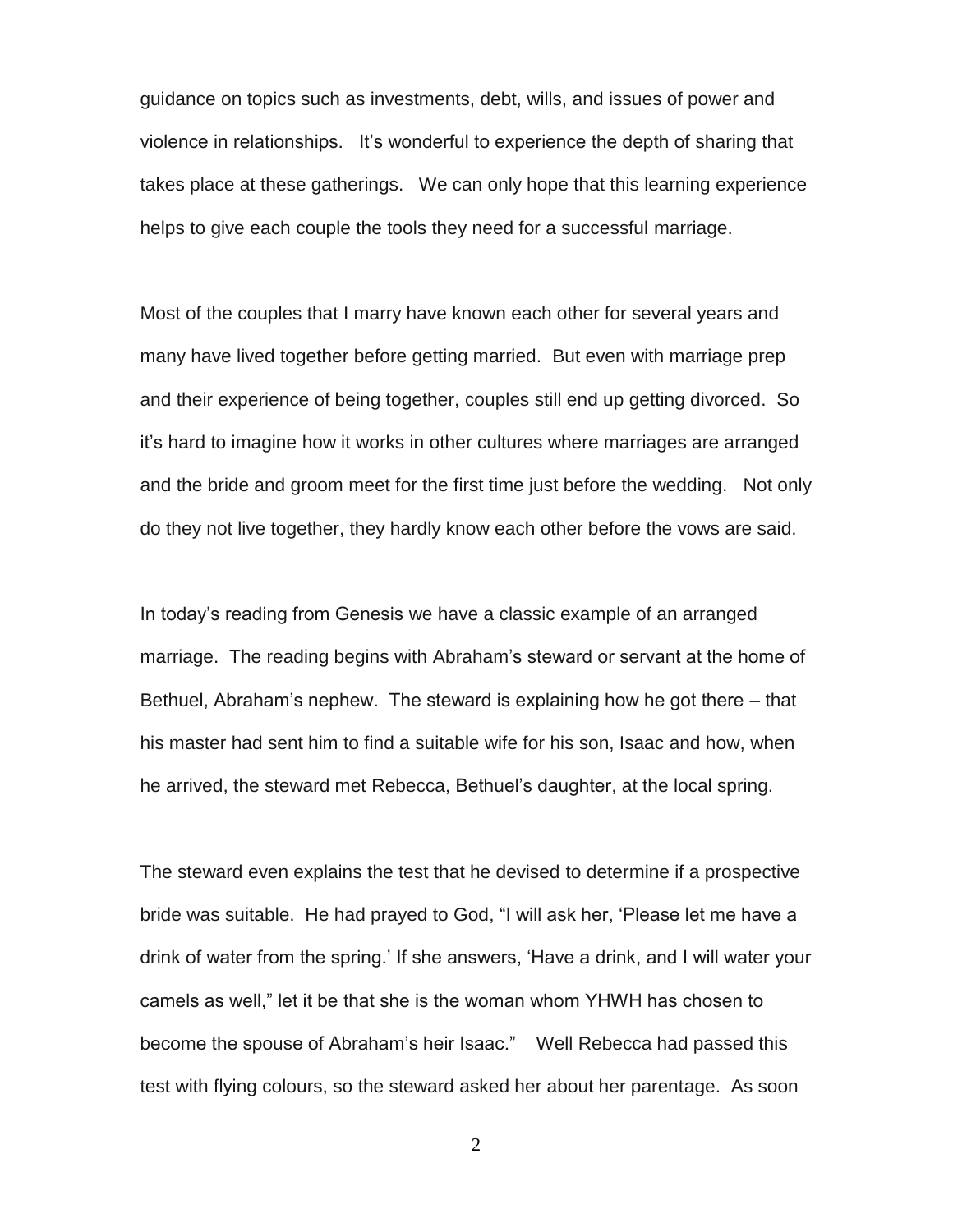as he knew Rebecca was Abraham's great-niece, the steward gave her some jewelry as a gift and thanked God for his success. And that's how they ended up at Rebecca's home with her parents and her brother, Laban.

Before heading back to his master, the steward gave Rebecca and her family the opportunity to back out of this arrangement. But when they asked Rebecca directly, she replied, "Yes, I am ready to leave." So the next morning they headed off on their journey. When Rebecca saw Isaac, she covered her face with a veil, as was the tradition of that time. In the scripture we read, "The steward recounted to Isaac all that had been done. Then Isaac led Rebecca into Sarah's tent and she became his wife." They didn't have a big ceremony or make any declarations of love. In those days the marriage became legal when it was consummated, in other words when they had sex.

But what I am fascinated with is the ending to that sentence, "Then Isaac led Rebecca into Sarah's tent and she became his wife, and he loved her." "And he loved her." You might think, oh that just another way of saying they made love, or had sex. But that's not the case. In the Bible there are many euphemisms for the act of sex, the Bible talks about "knowing" someone, it uses the phrase "he went into her," but, especially in Genesis, it doesn't use the word for sex. No, the scripture passage tells us that Isaac actually loved his wife, Rebecca, this woman that he met only a few hours before they were married. So I wonder. "How did he love his wife?" Was it romantic love – the love of fairy tales and movies? At weddings I often explain to the couple that romantic love,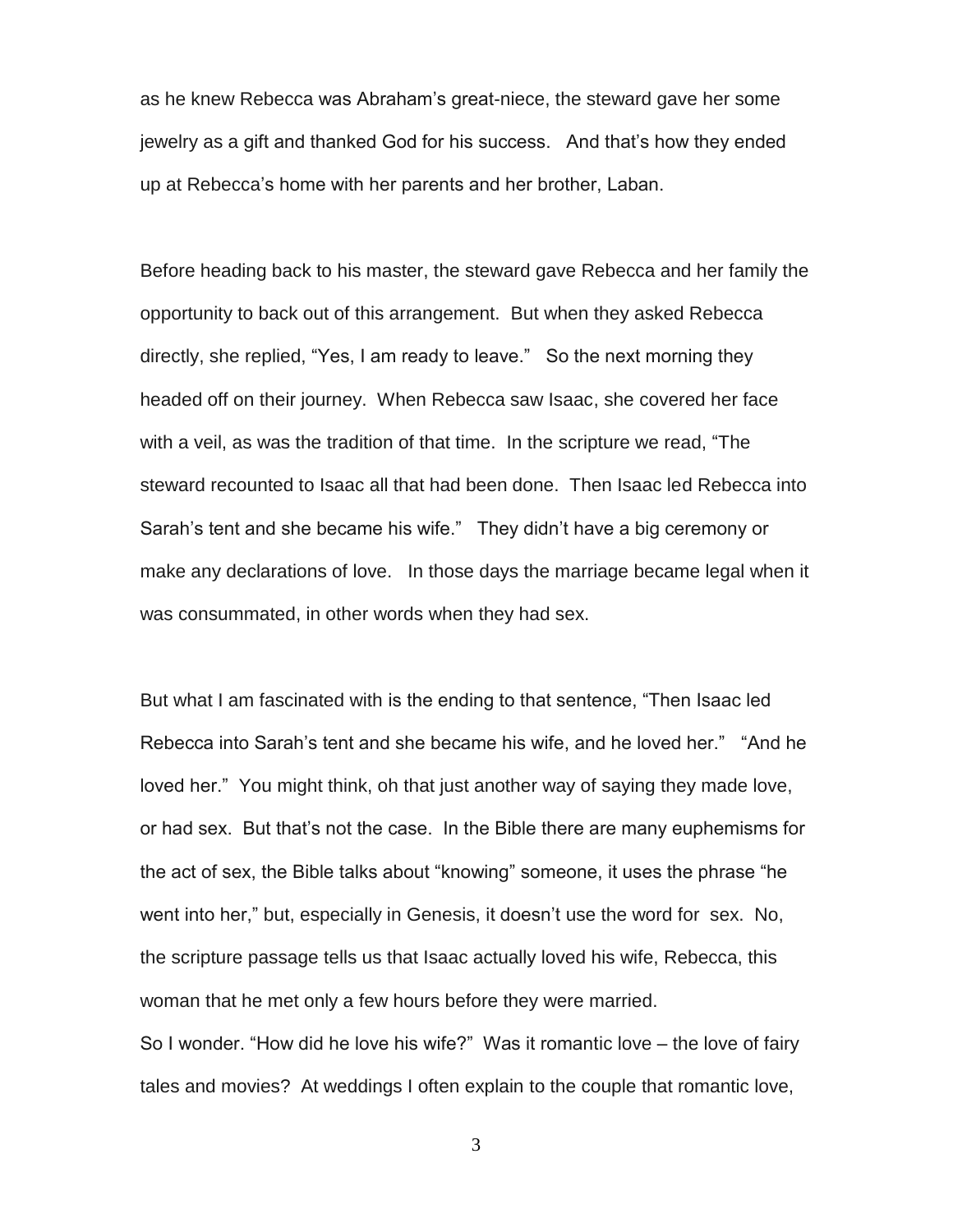as wonderful as it is, is not the basis for a lasting relationship. A good marriage needs a love that is a deep affection, a commitment, a love that is more profound than just fleeting romantic feelings.

Or was Isaac experiencing erotic love, the love that is portrayed in today's second scripture reading – the love of great desire and passion? I don't know how many of you are familiar with the Song of Solomon, also known as the Song of Songs. This is a book in the bible that is basically a love poem and a pretty explicit one, at that. "Here comes my lover, running down the mountains like a gazelle, leaping the hills like a stag in search of his doe." Was this the kind of love that Isaac felt for his wife, Rebecca?

Or was it the love that is felt between good friends - a love of companionship, understanding and caring? Even though it was an arranged marriage, did Isaac and Rebecca's relationship grow so that they were able to become friends as well as lovers?

The Hebrew language has separate words for each of these types of love: deep affection & commitment is Ahava, passionate love is Dod, and friendship is Raya. It is possible that what Isaac felt was a combination of all three. When Ahava, Dod and Raya exist together, then a marriage is built on a solid foundation and has the possibility of continuing for many years.

<http://www.harmonyoftheheart.com/2007/02/lighting-flames-of-love.html>